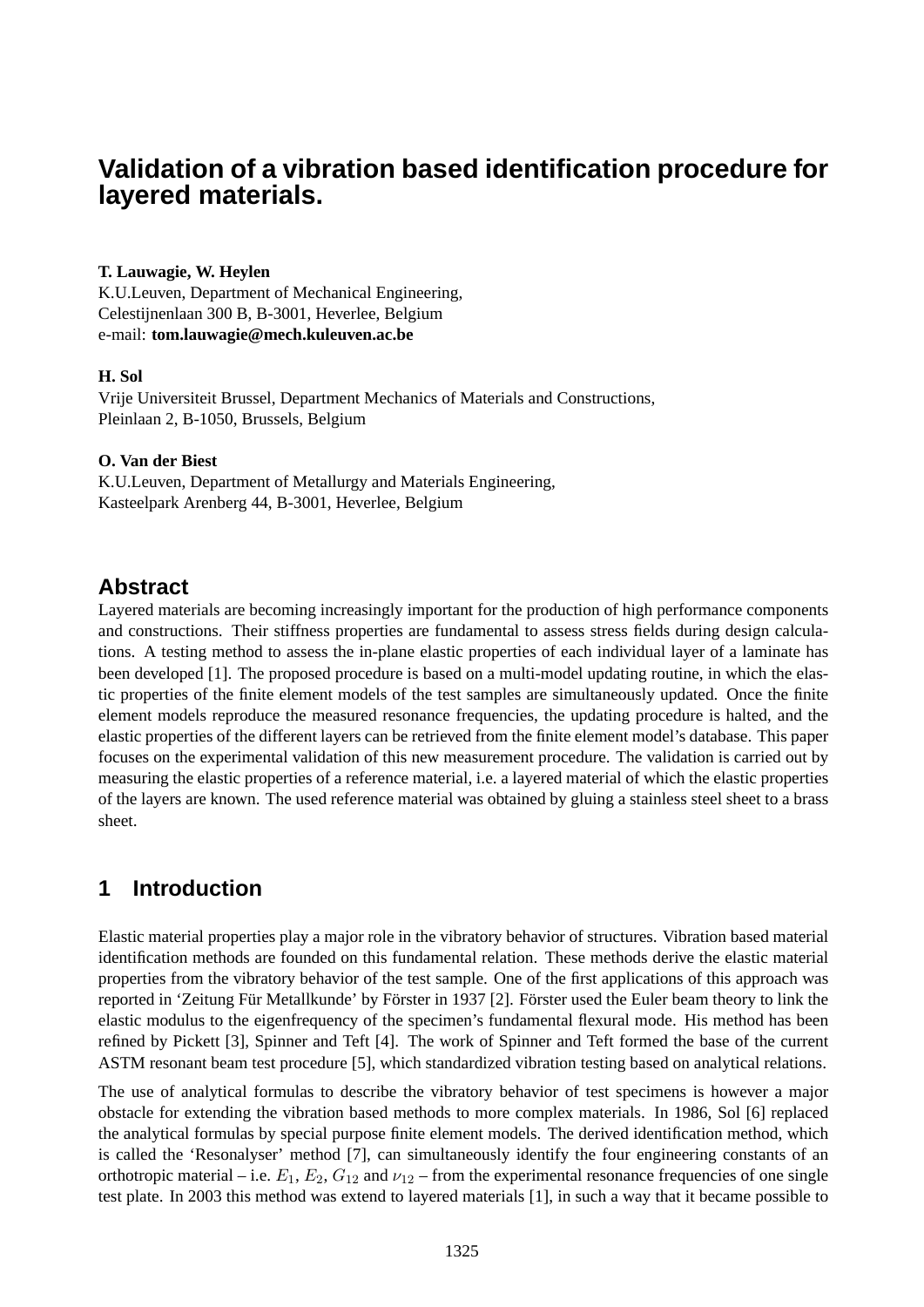identify the orthotropic elastic properties of each layer of a laminate.

## **2 Vibration based material identification**

### **2.1 Mixed numerical-experimental approach**

As shown in [6], mixed numerical-experimental techniques (MNETs) can be used to identify elastic material properties. Figure 1 displays the general flowchart of the MNET procedure. The experimental part consists of a modal analysis test performed on freely suspended test samples. This test configuration is used because it can be approximated by free-free boundary conditions in the finite element model. The measured resonance frequencies are used as input data for the identification routine. The numerical part of the method consists of a highly accurate finite element model. The numerical frequencies are calculated using a set a trial values for the unknown material parameters. The numerical frequencies are compared with the measured frequencies, and corrected material properties are found by minimizing the output risiduals. The output risiduals are frequency differences between the experimental and numerical frequencies. The improved material properties are inserted in the FE-model and a new iteration cycle is started. Once the numerical and experimental frequencies match, the procedure is aborted, and the desired material properties can be found in the database of the finite element model. Numerous test cases like [8], [9], [10] and [11] proof that MNETs are a reliable tool to identify elastic material properties.



Figure 1: General flowchart for MNET based elastic material identification procedure.

The MNET procedure contains an optimization problem of which the objective function can be obtained as follows. A sensitivity analysis performed on the finite element model provides a linearized relation between an imposed parameter change and the resulting frequency shift in a particular working point of the parameter space.

$$
[S]\{\Delta p\} = \{\Delta f\} \tag{1}
$$

The vectors  $\{\Delta p\}$  and  $\{\Delta f\}$  contain the parameter and frequency changes, respectively. The matrix [S] is the sensitivity matrix and contains the frequency sensitivities with respect to the material parameters. The elastic properties are found by minimizing the frequency differences between the experimental and numerical frequencies  $\{\Delta r\}$ . The optimal frequency shift is thus defined by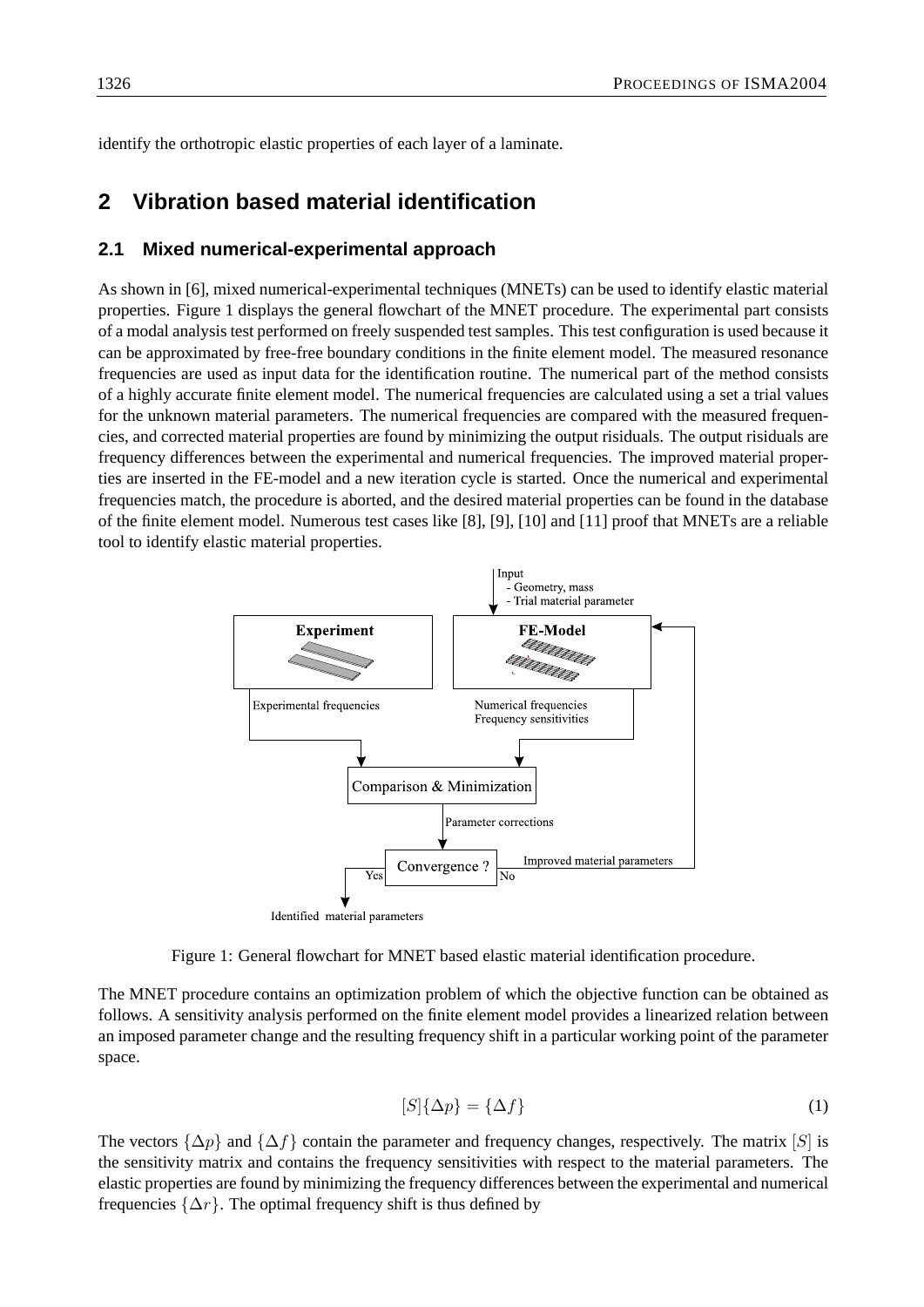$$
\underset{\Delta f}{minimize} \left\| \{ \Delta f \} - \{ \Delta r \} \right\|_{2}^{2} \tag{2}
$$

where  $\|\diamond\|_2$  denotes the Euclidean norm. Inserting the sensitivity relation (1) into (2) provides the mathematical expression of the MNET's optimization problem.

$$
\underset{\Delta p}{minimize} \left\| [S] \{ \Delta p \} - \{ \Delta r \} \right\|_{2}^{2} \tag{3}
$$

To ensure a stable convergence of the iterative procedure, the optimization problem (3) is solved by considering a set of box constraints on the optimization parameters – the elements of the vector  $\{\Delta p\}$  – in such a way that each material parameter cannot change more than 25% during one iteration step.

#### **2.2 Single-beam versus multi-beam procedure**

The sensitivity analysis, necessary to obtain the sensitivity matrix  $[S]$ , can be executed in the global or in a local axis system. Figure 2 introduces both the global or material axis system  $-1-2$  – and the local axis  $system - x-y$ .



Figure 2: A typical sample set for the multi-beam identification routine.

The global axis system is defined by the principal material directions. In the case of sheet metal, the principal directions are the directions parallel and perpendicular to the rolling direction. In this axis system, the behavior of an orthotropic material can be described with four independent parameters:  $E_1$ ,  $E_2$ ,  $G_{12}$  and  $\nu_{12}$ . The local axis system is aligned to the edges of the samples. In this axis system, the properties  $E_x, E_y$ ,  $G_{xy}$  and  $\nu_{xy}$  are no longer independent, and represent the apparent elastic properties in the x- and y-direction.

Figure 3 shows the results of a sensitivity analysis of the first five frequencies of a beam-shaped brass specimen. The sensitivity analysis was performed in the local coordinate system. The first, second and fourth vibration mode are bending modes, and their resonance frequencies appear to be solely determined by the apparent elastic modulus  $E_x$ . The torsion frequencies, modes three and five, are only sensitive to changes of the apparent shear modulus  $G_{xy}$ . These results lead to two major conclusions: a) all the bending/torsion frequencies contain the same information, it is thus not necessary to use more than one bending/torsion frequency, b) it is possible to identify the apparent elastic and shear modulus from the resonance frequencies of one single beam-shaped specimen. Because this approach uses the frequencies of just one beam, it will be referred to as the 'single-beam identification' procedure. An estimate of Poisson's ratio can be derived from

$$
G = \frac{E}{2(1+\nu)}\tag{4}
$$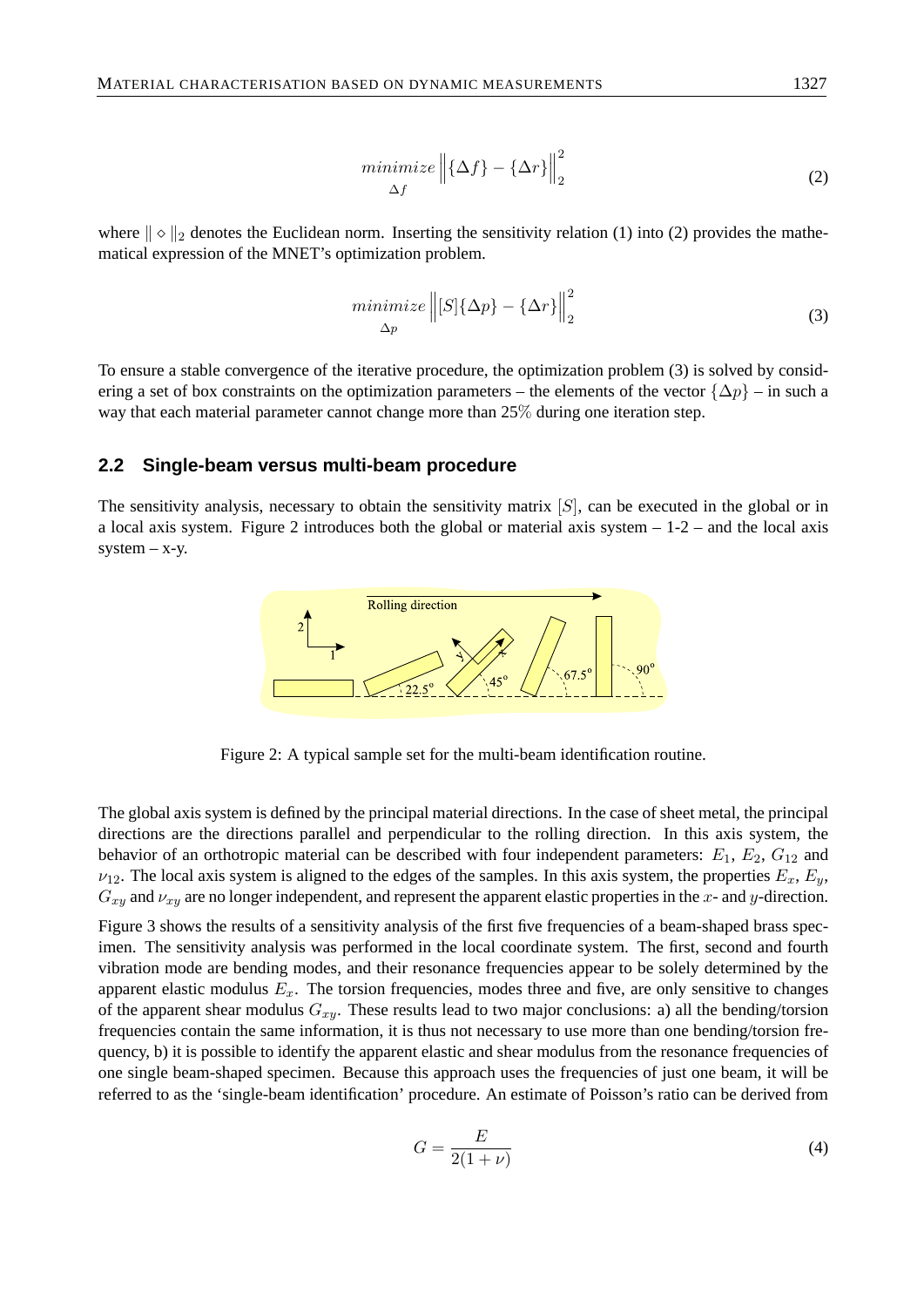

Figure 3: Sensitivity analysis in local material coordinates.

The obtained Poisson's ratio will only be correct if the material is elastically isotropic. The variation of the material properties in function of the material orientation can be obtained by measuring a set of beams that each represent a different material direction, e.g. the sample set of figure 2.

But the single beam identification procedure is not a very intelligent approach. It does not consider any relations between the material properties that are obtained in the various material directions. For an orthotropic material, all these properties are related to the principal material parameters as:

$$
\frac{1}{E_x} = \frac{1}{E_1} \cos^4 \theta + \left(\frac{1}{G_{12}} - \frac{2\nu_{12}}{E_1}\right) \sin^2 \theta \cos^2 \theta + \frac{1}{E_2} \sin^4 \theta \tag{5}
$$

$$
\frac{1}{E_y} = \frac{1}{E_1} \sin^4 \theta + \left(\frac{1}{G_{12}} - \frac{2\nu_{12}}{E_1}\right) \sin^2 \theta \cos^2 \theta + \frac{1}{E_2} \cos^4 \theta \tag{6}
$$

$$
\frac{1}{G_{xy}} = 2\left(\frac{2}{E_1} + \frac{2}{E_2} - \frac{4\nu_{12}}{E_1} - \frac{1}{G_{12}}\right)\sin^2\theta\cos^2\theta + \frac{1}{G_{12}}\left(\sin^4\theta + \cos^4\theta\right) \tag{7}
$$

$$
\frac{1}{\nu_{xy}} = E_x \left[ \frac{\nu_{12}}{E_1} \left( \sin^4 \theta + \cos^4 \theta \right) - \left( \frac{1}{E_1} + \frac{1}{E_2} - \frac{1}{G_{12}} \right) \sin^2 \theta \cos^2 \theta \right]
$$
(8)

It is possible to incorporate these relations into the identification procedure by performing the sensitivity analysis in the global coordinate system. Figure 4 gives the results of such a sensitivity analysis for the five brass beams of figure 2. For each beam, only the fundamental bending and torsion frequency were taken into consideration. The results show a good sensitivity for every global material parameter. So, by considering the resonance frequencies of a whole set of beams, it is possible to directly identify the pricipal orthotropic material parameters  $E_1$ ,  $E_2$ ,  $G_{12}$  and  $\nu_{12}$ . Because the frequencies of a set of beams are being used, the MNET will have to simultaneously update a number of finite element models. In the rest of the text this approach will be referred to as the 'multi-beam identification' procedure. Note that the mulit-beam approach requires a minimum of two beams, of which at least one is not oriented in a direction parallel to the principal material directions.

Since all the bending and torsion frequencies contain the same information, and since finite element models converge faster for lower order modes, it is preferred to use only the fundamental bending and torsion frequencies as experimental input data for the MNET identification routines.

#### **2.3 Layered materials**

Due to the flexibly of finite element models, MNETs are an obvious choice to develop test procedures to measure the elastic properties of layered materials. The extension of non-layered to layered identification routines is discussed in detail in [1]. This article explaines why it is impossible to identify the elastic properties of the layers of a laminate from the frequencies of one single specimen. Resonance frequencies of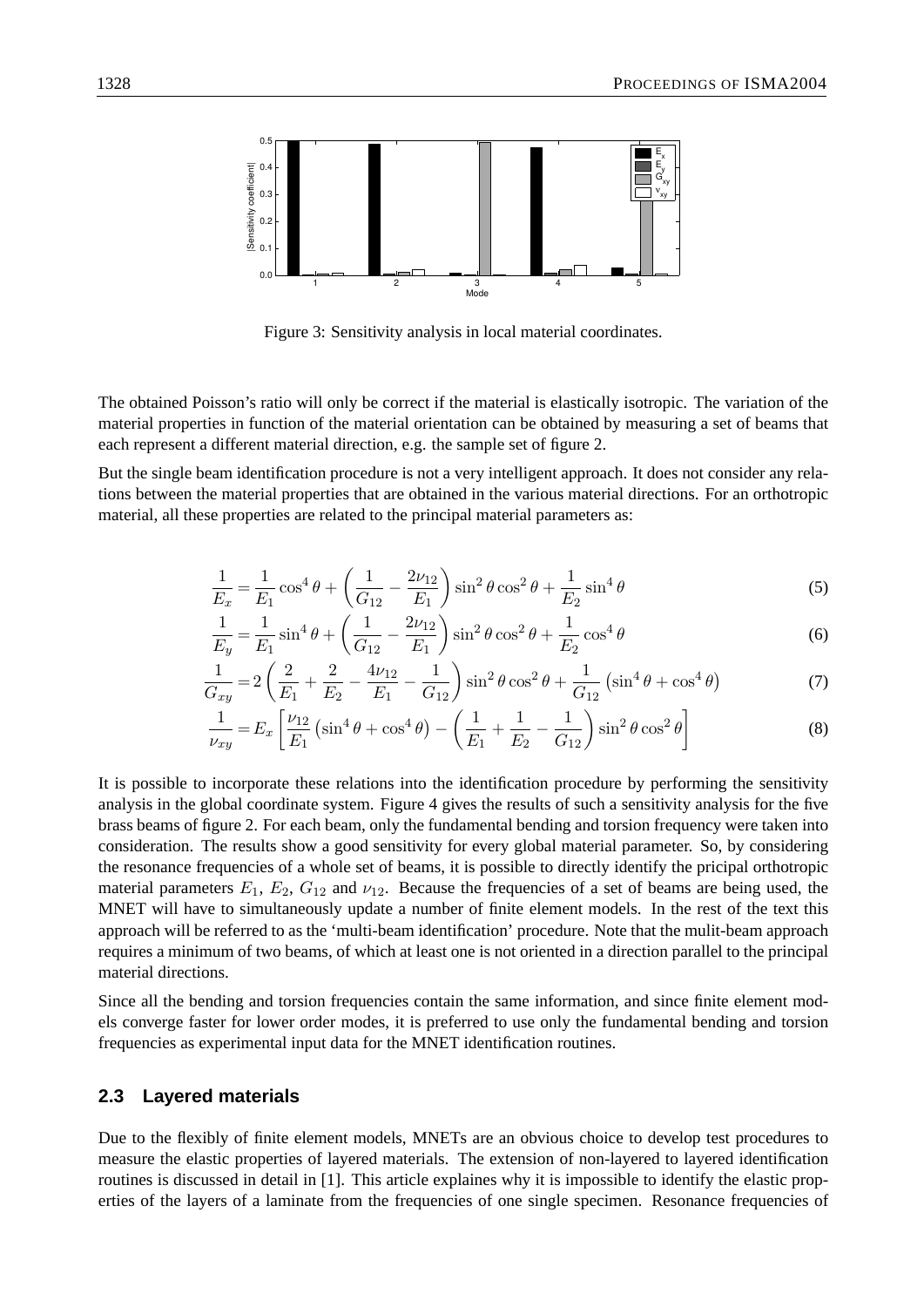

Figure 4: Sensitivity analysis in global material coordinates.

laminates appear to be controlled by the overall stiffness of the material. The same overall stiffness can be obtained with a infinite number of different layer stiffness combinations. Therefore, it is impossible to decompose the overall stiffness into the correct layer stiffnesses, since there will be an infinite number of solutions. This uniqueness problem can be overcome by using the resonance frequencies of a set of test specimen. Each specimen of this set must be made with the same material layers, but must have a different overall stiffness. [1] shows that there will only be one set of layers stiffnesses that will result in the correct overall stiffness for all the test specimen, if the number of test specimen is larger or equal to the number of unknown material layers. In this way, the unicity of the solution can be assured.

The overall stiffness of the laminate can only be altered by changing the stacking sequence of the layers or by changing the thickness of – one of – the layers, which means that layered material identification requires a number of purpose built samples. When these purpose built samples are not available, they can be obtained by – partially – removing a layer. But removing a part of the material is not an optimal approach, since this will most likely damage the sample, e.g. cracks, delamination. An alternative approach is to add a layer to the laminate. If the properties of this layer are measured before it is added to the sample, it is possible to produce an additional layer configuration without introducing any new unknown parameters. A candidate material for this additional layer is glass. Glass is preferred because is very homogeneous, it is cheap, it can be glued to almost any material and it is transparent. The transparency of glass has two major advantages, a) it allows to visually check the quality of the glue layer, e.g. the presence of air bubbles, b) it allows the use of UV-curing glue. UV-curing glue is very convenient for this purpose because it gives the user plenty of time to correctly position the additional layer on the laminate and to remove possible air bubbles, in a combination with the very short curing time.

Both the single-beam and multi-beam identification approaches can easily be extended to layered materials, by considering all the used samples configurations in the updating procedure of the MNET.

#### **2.4 The sensitivity matrix**

Sensitivity matrices group sensitivity coefficients. Traditionally, these sensitivity coefficients are defined as the partial derivatives of a model response with respect to a model parameter or in the case of material identification

$$
s_{ij} = \frac{\partial f_i}{\partial p_j} \tag{9}
$$

The use of these absolute sensitivities is not advisable to identify elastic material parameters. Absolute sensitivities can results in ill-conditioned sensitivity matrices because their value depends on the absolute value of the model parameters. When the model parameters differ several orders of magnitude, e.g. elastic moduli and Poisson's ratios, the sensitivity coefficients will too. Absolute sensitivities also result in a minimization the absolute frequency differences instead of the relative frequency differences, indirectly increasing the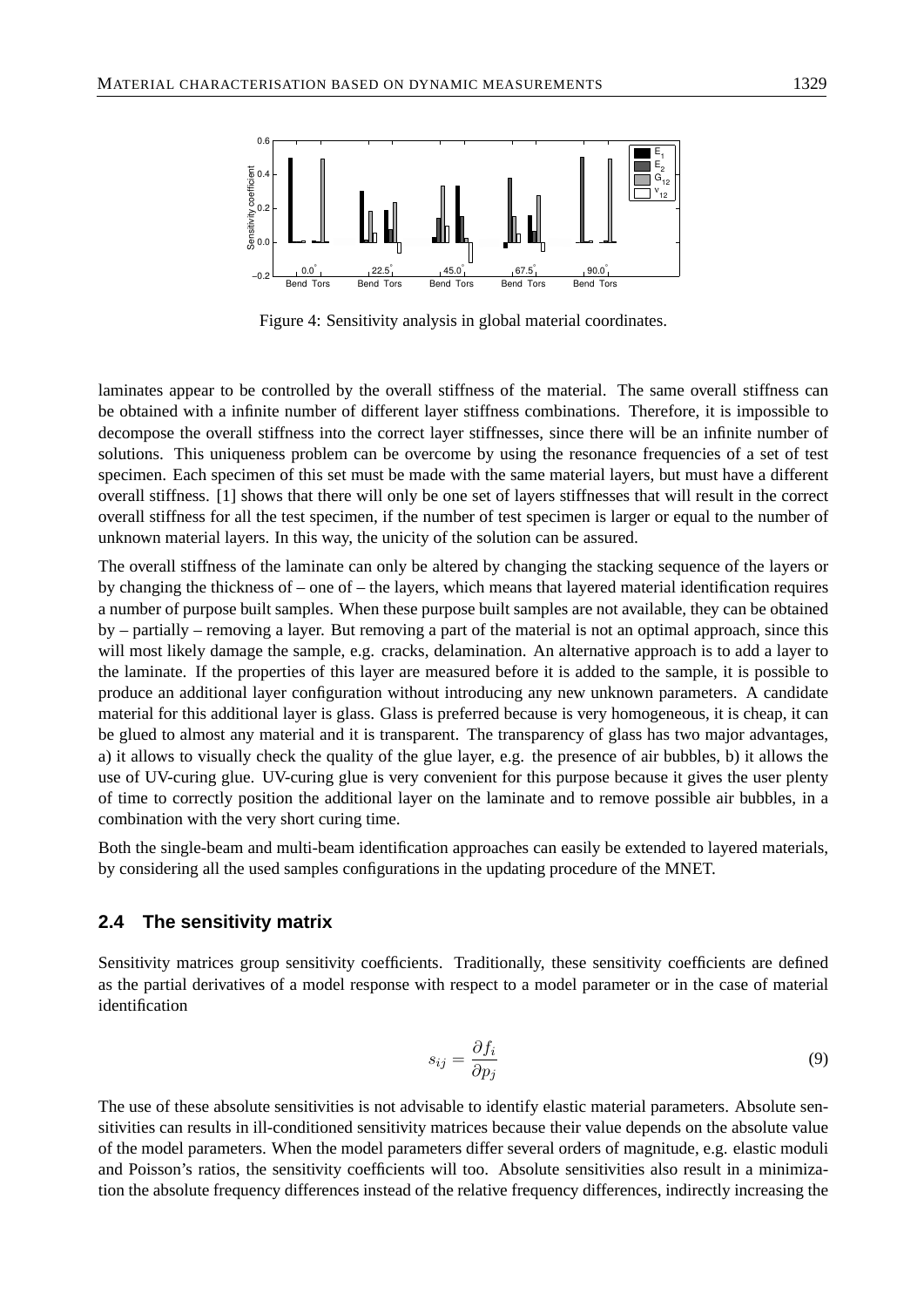importance of the higher order modes. The two problems can be solved by using the relative normalized sensitivity coefficients defined by  $(10)$ .

$$
s_{ij} = \frac{\partial f_i}{\partial p_j} \frac{p_j}{f_i} \tag{10}
$$

The methods discussed above require the simultaneous updating of a set of finite element models. For each model, a sensitivity analysis provides:

$$
\{\Delta f\}_k = [S]_k \{\Delta p\} \tag{11}
$$

in which  $[S]_k$  is the sensitivity matrix of the  $k^{th}$  sample (configuration), and  $\{\Delta f\}_k$  the frequency shift caused by the parameter change  $\{\Delta p\}$ . The global sensitivity matrix [S] groups the sensitivity matrices of the individual models.

$$
\left\{\begin{array}{c}\Delta f_1\\ \Delta f_2\\ \vdots\\ \Delta f_n\end{array}\right\} = \left\{\begin{array}{c}\nS_1\\ S_2\\ \vdots\\ S_n\end{array}\right\} \{\Delta p\}
$$
\n(12)

in which  $\{\Delta f\}$  is the global frequency shift vector. The optimization problem of a multi-model MNET is obtained by inserting expression (12) into (3).

The structure of the model sensitivity matrices  $[S]_k$  depends on the identification routine. In the case of the single-beam identification routine, the sensitivity matrix contains the sensitivities of the bending and torsion frequency with respect to the apparent elastic and shear moduli of the different material layers or

$$
[S]_k = \begin{bmatrix} \frac{Material}{\partial f_b} & E_{x,1} & \frac{\partial f_b}{\partial G_{xy,1}} & \frac{G_{xy,1}}{f_b} \\ \frac{\partial F_{x,1}}{\partial F_{x,1}} & \frac{\partial f_b}{\partial G_{xy,1}} & \frac{G_{xy,1}}{f_b} \\ \frac{\partial f_t}{\partial E_{x,1}} & \frac{G_{xy,1}}{f_t} & \frac{G_{xy,1}}{G_{xy,1}} & \frac{\partial f_t}{\partial E_{x,n_m}} & \frac{G_{xy,n_m}}{f_t} \\ \frac{\partial f_t}{\partial E_{xy,1}} & \frac{G_{xy,1}}{f_t} & \frac{\partial f_t}{\partial E_{xy,n_m}} & \frac{G_{xy,n_m}}{f_t} & \frac{G_{xy,n_m}}{f_t} \\ \frac{\partial G_{xy,1}}{\partial G_{xy,2}} & \frac{\partial G_{xy,2}}{\partial G_{xy,2}} & \frac{\partial G_{xy,2}}{\partial G_{xy,2}} & \frac{\partial G_{xy,2}}{\partial G_{xy,2}} & \frac{\partial G_{xy,2}}{\partial G_{xy,2}} \\ \frac{\partial G_{xy,2}}{\partial G_{xy,2}} & \frac{\partial G_{xy,2}}{\partial G_{xy,2}} & \frac{\partial G_{xy,2}}{\partial G_{xy,2}} & \frac{\partial G_{xy,2}}{\partial G_{xy,2}} & \frac{\partial G_{xy,2}}{\partial G_{xy,2}} & \frac{\partial G_{xy,2}}{\partial G_{xy,2}} & \frac{\partial G_{xy,2}}{\partial G_{xy,2}} & \frac{\partial G_{xy,2}}{\partial G_{xy,2}} & \frac{\partial G_{xy,2}}{\partial G_{xy,2}} & \frac{\partial G_{xy,2}}{\partial G_{xy,2}} & \frac{\partial G_{xy,2}}{\partial G_{xy,2}} & \frac{\partial G_{xy,2}}{\partial G_{xy,2}} & \frac{\partial G_{xy,2}}{\partial G_{xy,2}} & \frac{\partial G_{xy,2}}{\partial G_{xy,2}} & \frac{\partial G_{xy,2}}{\partial G_{xy,2}} & \frac{\partial G_{xy,2}}{\partial G_{xy,2}} & \frac{\partial G_{xy,2}}{\partial G_{xy,2}} & \frac{\partial G_{xy,2}}{\partial G
$$

in which  $f_b$  and  $f_t$  are the bending and torsion frequency, respectively. The modulus  $E_{x,i}$  is the apparent elastic modulus in the x-direction of the  $i<sup>th</sup>$  material. In the case of the multi-beam identification techniques the model sensitivity matrices contain the partial derivatives of the frequencies with respect to the four principal orthotropic elastic parameters.

$$
[S]_k = \begin{bmatrix} \frac{Material \ 1}{\partial f_b} & \frac{E_{1,1}}{f_b} & \cdots & \frac{\partial f_b}{\partial v_{12,1}} & \frac{V_{12,1}}{f_b} & \cdots & \frac{\partial f_b}{\partial E_{1,n_m}} & \cdots & \frac{\partial f_b}{\partial v_{12,n_m}} & V_{12,n_m} \\ \frac{\partial f_t}{\partial f_t} & E_{1,1} & \cdots & \frac{\partial f_t}{\partial v_{12,1}} & V_{12,1} & \cdots & \frac{\partial f_t}{\partial E_{1,n_m}} & \frac{E_{1,n_m}}{f_t} & \cdots & \frac{\partial f_t}{\partial v_{12,n_m}} & V_{12,n_m} \\ \frac{\partial f_t}{\partial E_{1,1}} & \frac{E_{1,1}}{f_t} & \cdots & \frac{\partial f_t}{\partial v_{12,1}} & V_{12,n_m} & V_{12,n_m} & V_{12,n_m} \end{bmatrix}_k
$$
\n(14)

## **3 The validation test**

### **3.1 An experimental verification**

The layered identification method discussed in the previous section has already been validated with a number of numerical experiments. Those numerical validations were carried out using a set of virtual test samples.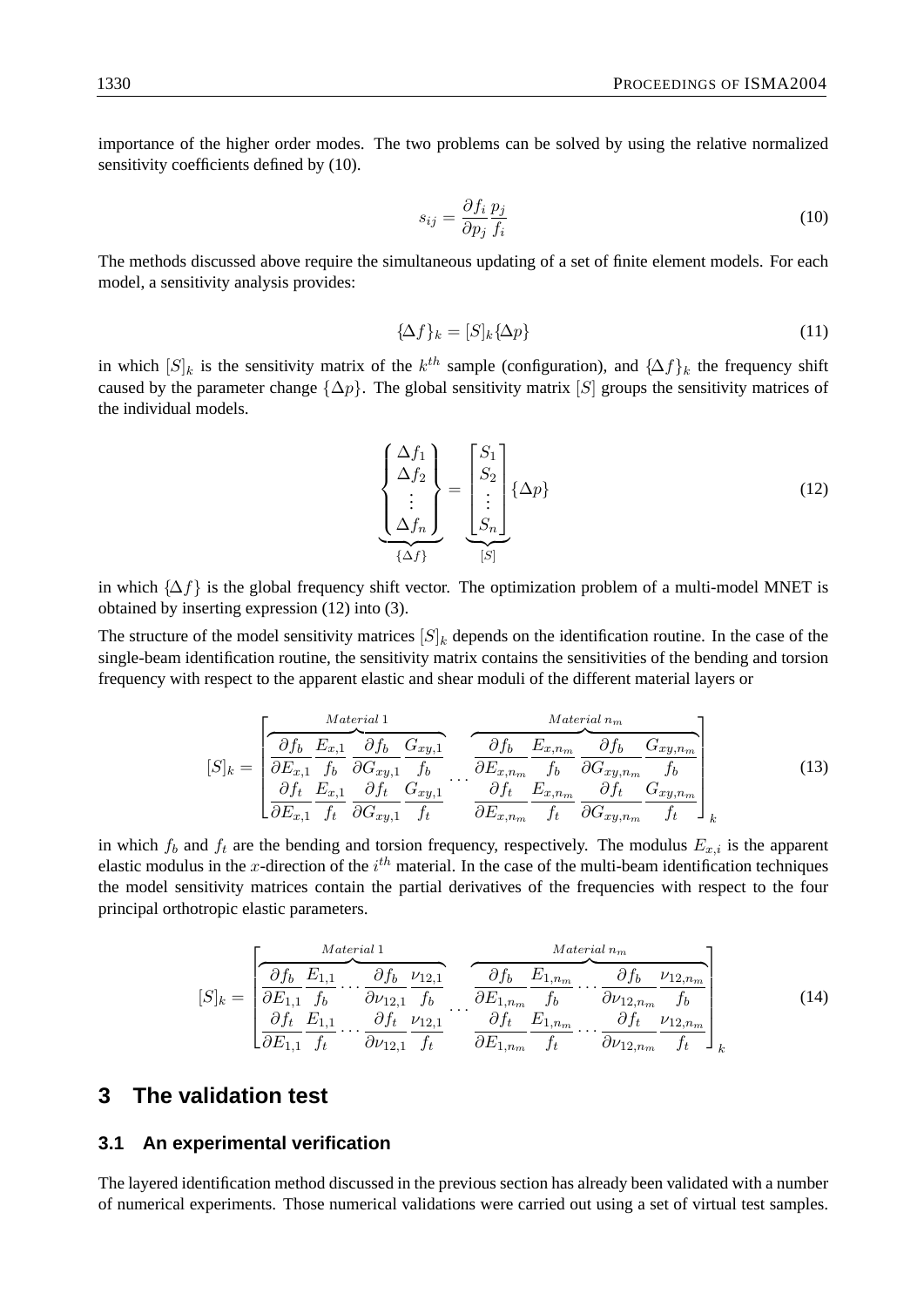The experimental frequencies of these samples were obtained by calculating them with finite element models. The obtained resonance frequencies were inserted into the layered identification routine to extract to elastic layer properties. This approach does not only have the advantage that no actual test samples have to be machined, it is also very convenient for validation purposes since the 'unknown' material properties are in fact known, i.e. the elastic properties of the finite element models used to generate the experimental frequencies.

However, a full verification of the proposed identification methods should also include an experimental validation. The main problem with an experimental validation is absence of an absolute reference. The elastic properties of real test samples are not known, and they cannot be easily measured since there are no standardized testing procedures for layered materials. A usefully validation test thus requires a special layered material, i.e. a layered material of which the materials of the different layers also are available in homogeneous – non-layered – form. In this way the material properties of the layer materials can be measured on the homogeneous samples, using standardized test. These values can then be used as reference values to estimate the accuracy of the layered identification method, by comparing them with the properties obtained on the laminate. For this validation test a purpose build bi-metal was used. This bi-metal was made up with a steel layer and brass layer with a nominal thickness 0.6 mm and 0.8 mm,respectively.

## **3.2 Sample preparation**

With a water jet cutting technique, a set of test samples was cut from two large steel and brass plates. For each metal, the set of test samples comprised a series of  $140$  beams  $-100\times20$ mm – that were cut out in the 0.0<sup>°</sup>, 22.5<sup>°</sup>, 45.0<sup>°</sup>, 67.5<sup>°</sup> and 90.0<sup>°</sup> directions. These directions indicate the angle between the samples long axis and the rolling direction of the metal sheets, figure 2. The two metal layers were connected by gluing them with a two component epoxy glue, Permabond Bondmaster E32 general purpose toughened structural epoxy [12]. To achieve a glue layer which is as thin as possible, the samples were subjected to a pressure of approximately 40 bar during the first phase of the curing cycle, which took about 8 hours. With this process, glue layers with a thickness ranging between 5 to 15  $\mu$ m could be obtained. Once the glue was fully cured, the sample edges were finished with a sanding process. This was necessary because it is impossible to keep the two metal layers perfectly aligned during the gluing process. Figure 5 schematically represents the result of the sanding process.



Figure 5: The effect of the sanding process.

This reference material is made up with two material layers, which means that the application of the proposed identification technique requires at least two samples configurations. The first configuration was the initial layered material – the steel-brass configuration. The second configuration was obtained by adding a glass layer to the bi-metal. The additional glass layers were glued to metal samples with the Bohle B-682-0 UVcuring glue [13]. To improve the quality of the edges the samples were once again sanded after adding the glass layer. To examine the importance of the thickness of the glass layer on the obtained results, glass sheets with a thicknesses of 0.5 mm and 0.7 mm were used.

The pure steel – brass – samples were obtained by gluing two steel – brass – layers. The gluing process was necessary to obtain flat samples since the initial metal sheets were lightly curved. Curved samples have to be avoid because the curvature will increase the stiffness of the samples. If this curvature is not modeled in the finite element models of the identification routine, the induced stiffness increase will be attributed to the elastic material parameters, and will thus result an overestimation of the material properties. Flat samples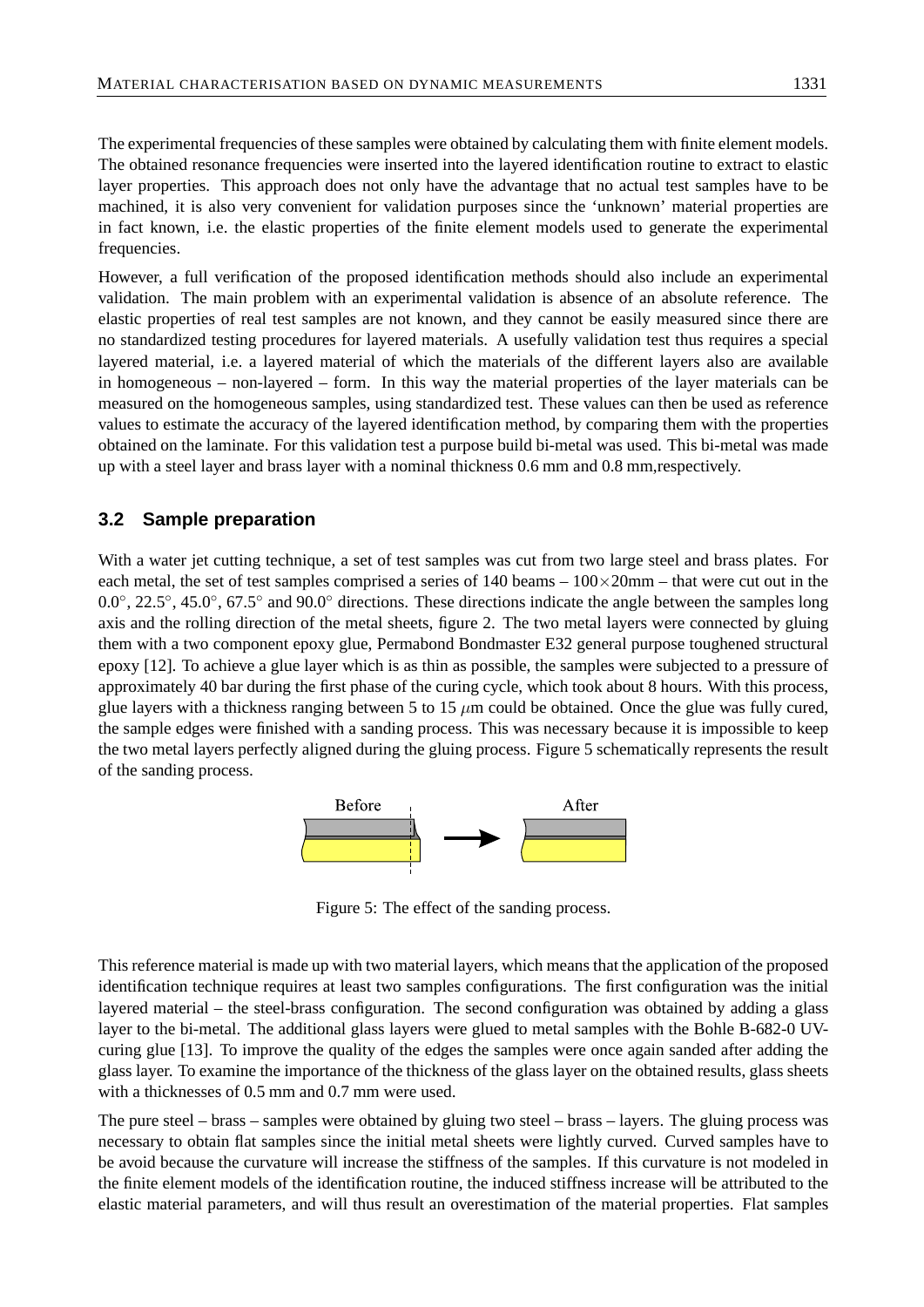were preferred over the introduction of the curvature into the identification models, because the latter would increase the complexity and uncertainty of the validation test, and subsequently complicate the interpretation of the obtained results.

One hundred and forty beams, equally divided over steel and brass, were cut out of the metal sheets. For each metal, the set of seventy beams contained fourteen beams in each of the five considered material orientations. These hundred and forty beams were used to procedure thirty layered – brass-steel –, twenty homogeneous steel – steel-steel – and twenty homogeneous brass – brass-brass – beams, equally spread over the five material orientations. The thirty layered beams were modified with two different types of glass. Twenty of the layered beams, four samples for each material orientation, were modified by adding a 0.7 mm glass layer. Ten layered beams were altered by adding the glass the steel side, the other ten were modified by gluing the glass to the brass side. Ten layered beams, two samples in each material direction, were altered by adding a 0.5 mm glass layer. One half of these samples was made by adding the glass to steel side, for the other half of the samples the glass was glued to the brass side. Figure 6 gives on overview of the layer sequences of all these sample configurations.



Figure 6: The different configurations of the test samples.

## **4 The obtained results**

### **4.1 Non-layered samples**

The fundamental bending and torsion frequencies of the homogeneous steel and brass samples were measured and their elastic properties were estimated with both the single- and multi-beam identification procedures. Figure 7 presents the results obtained on the steel beams, figure 8 presents the properties of the brass beams. For the two materials, the correlation between the properties found with the single- and multi-beam method are excellent for the elastic and shear modulus. However, for Poisson's ratio there is absolutely no agreement between the results obtained with the two methods. The graphs of the elastic and shear modulus clearly indicate that these two properties vary in function of the orientation. This means that the both the steel and brass material have orthotropic elastic properties. In the case of the single-beam identification routine, the value of Poisson's ratio is derived from relation (4) which is only valid for isotropic materials. The Poisson's ratios obtained with the single-beam identification routine are thus incorrect.

### **4.2 Layered samples**

The fundamental bending and torsion frequencies of the layered samples were measured two times, once for the initial steel-brass configuration, and once for the steel-brass-glass configuration. Before the glass samples were added to the layered test specimen, their properties were tested with the single-beam identification technique. During the layered identification routines, the properties of the glass layers will be kept fixed.

In a first phase the properties of the layered samples were identified with the single-beam approach. Note that in the case of the considered layered material, the single-beam technique uses the frequencies of two sample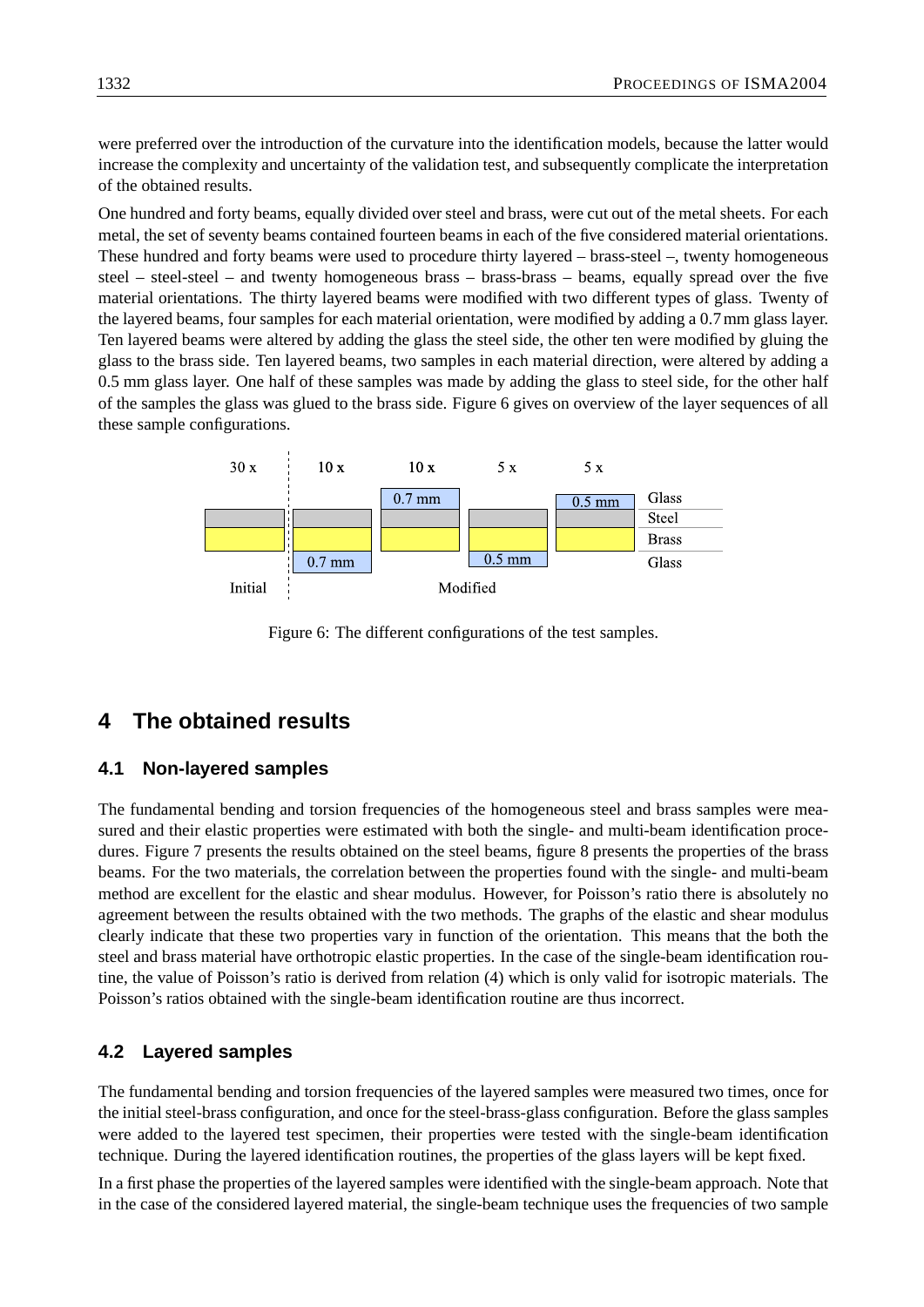

Figure 7: The properties of the homogeneous steel beams.



Figure 8: The properties of the homogeneous brass beams.

configurations of the same beam, and thus requires two finite element models. The diamonds in the plots of figure 9 represent the results of the single-beam identification routine. The purple dots indicate the average values of the obtained layer properties. The data points that are marked with a cross in figure 9 were not used in the calculation of the average properties. These six shear modulus values were rejected because they lay to far away from the other data points. The correct properties of the layer materials, i.e. the properties obtained on the homogeneous metal specimen, are represented by the dashed lines. The spreading of the results obtained on the layered samples in higher that the spreading obtained on the homogeneous samples. But the average values of the elastic and shear modulus are good, both for the steel and brass layers. The average difference between the properties obtained on the layered samples and the reference values is 0.4% for  $E_{x,steel}$ , 0.9% for  $G_{xy,steel}$ , 0.5% for  $E_{x,Brass}$  and 0.6% for  $G_{xy,brass}$ . The results for Poisson's ratio are incorrect, but this is related to a problem with the single-beam identification routine, and has nothing to do with the proposed identification approach for layered materials.

In a second phase the properties of the layered samples were identified with the multi-beam approach. Since there are thirty test samples, and two samples configurations for each samples, the multi-beam approach required the simultaneous updating of sixty finite element models. The torsion frequencies associated with the rejected shear modulus values were not used in the multi-beam identification. The solid lines of figure 9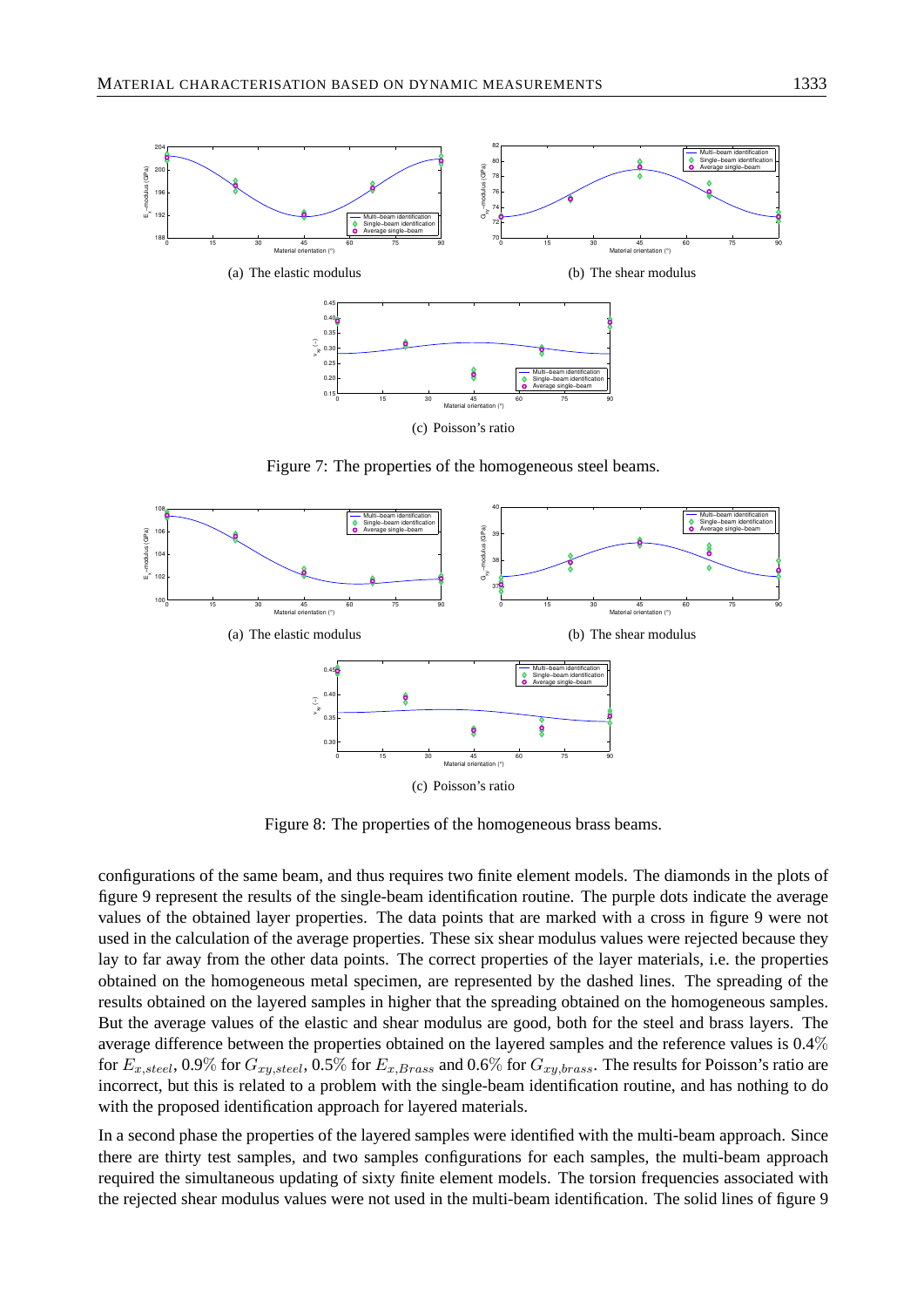represent the multi-beam identification results . The results obtained on the layered samples, are similar to those obtained on the homogeneous samples, even for Poisson's ratio. The average difference between the reference values and the properties identified on the layered samples are 0.5% for  $E_{x, steel}$ , 1.2% for  $G_{xy, steel}$ , 3.1% for  $\nu_{xy,steel}$ , 0.2% for  $E_{x,Brass}$ , 0.2% for  $G_{xy,brass}$  and 0.3% for  $\nu_{xy,brass}$ .



Figure 9: The material properties obtained on the layered samples.

# **5 Conclusions**

A vibration based mixed numerical-experimental technique to identify the elastic material properties of the individual layers of layered material was experimentally validated. The validation was performed by identifying the properties of a bi-metal of which the layer properties were known. In this way the results obtained on the layered material could be compared with the correct material properties. The validation test has shown that the proposed approach is capable of correctly identifying the layer properties from the resonance frequencies of a set of beam-shaped samples. The single-beam routine can identify the elastic and shear modulus of the constitutive layers. The multi-beam routine can identify the full orhtoropic material parameter set of each layer.

# **6 Acknowledgments**

This work was performed in the framework of the GRAMATIC research project supported by the Flemish Institute for the Promotion of Scientific and Technological Research in Industry IWT.